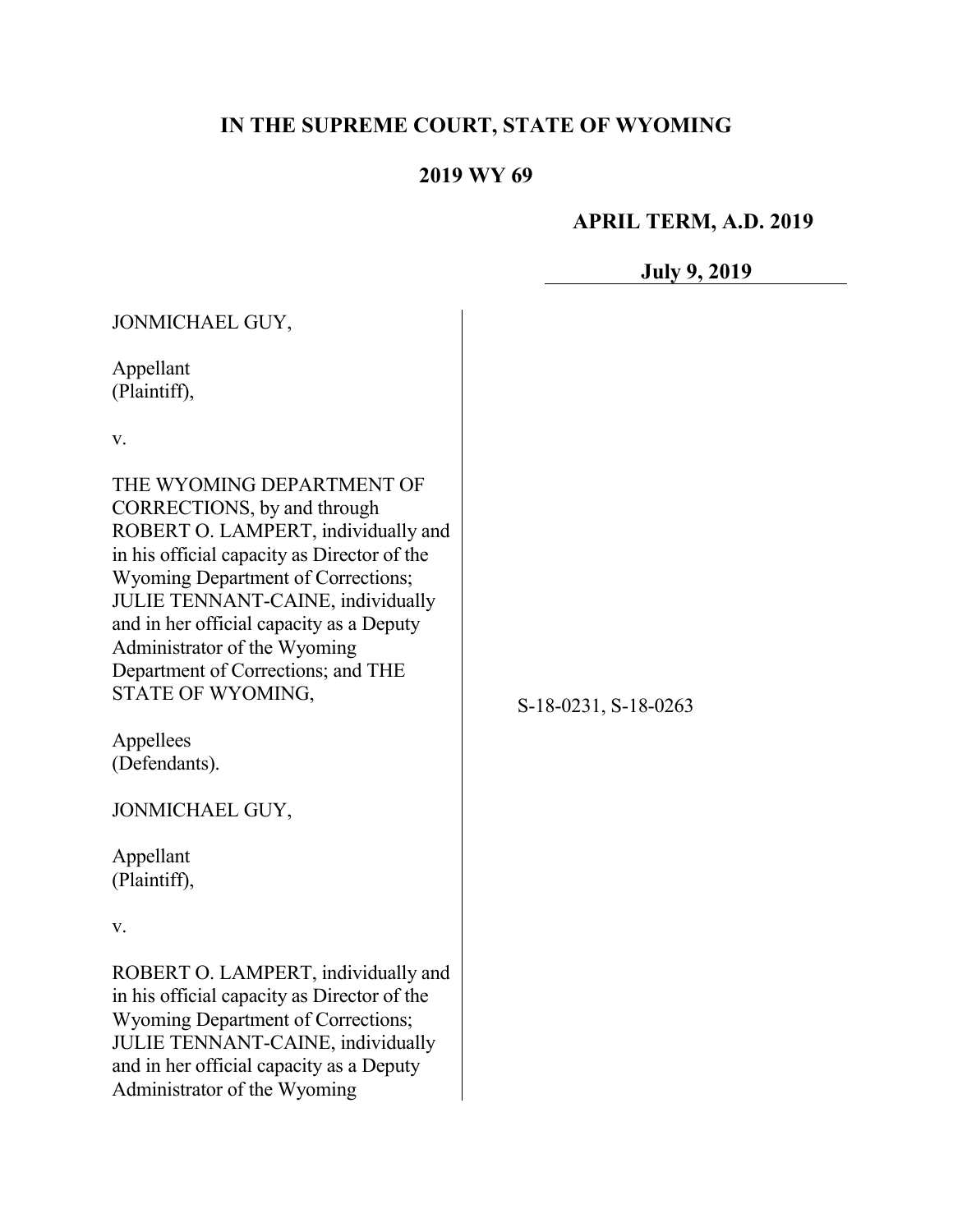Department of Corrections; and WYOMING DEPARTMENT OF CORRECTIONS, by and through Robert O. Lampert, and the STATE OF WYOMING,

Appellees (Defendants).

## *Appeal from the District Court of Laramie County The Honorable Thomas T.C. Campbell, Judge*

## *Representing Appellant:*

*Steve C.M. Aron and Alexander J. Mencer, Aron & Hennig, LLP, Laramie, Wyoming. Argument by Mr. Aron.*

## *Representing Appellees:*

*Bridget L. Hill, Attorney General; Michael J. McGrady, Deputy Attorney General; Daniel E. White, Senior Assistant Attorney General. Argument by Mr. White.*

*Before DAVIS, C.J., and FOX, KAUTZ, BOOMGAARDEN, and GRAY, JJ.*

**NOTICE: This opinion is subject to formal revision before publication in Pacific Reporter Third. Readers are requested to notify the Clerk of the Supreme Court, Supreme Court Building, Cheyenne, Wyoming 82002, of any typographical or other formal errors so that correction may be made before final publication in the permanent volume.**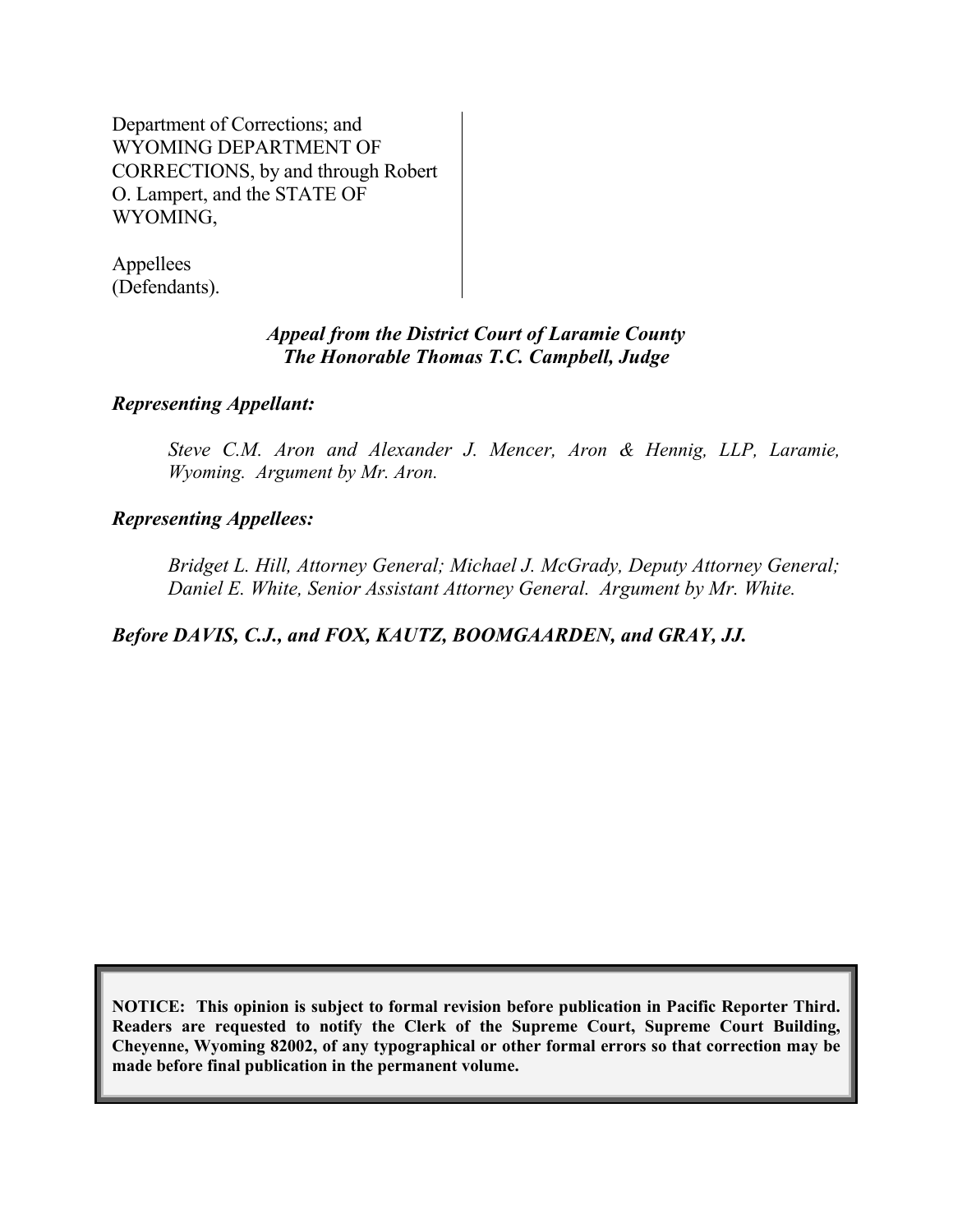#### **FOX, Justice.**

[¶1] JonMichael Guy, an inmate in the custody of the Wyoming Department of Corrections (WDOC), sued the WDOC under 42 U.S.C. § 1983, seeking to require that it recognize Humanism as a religion. He sought declaratory and injunctive relief, and also sought monetary damages from the WDOC's Director, Robert O. Lampert, and its Deputy Administrator, Julie Tennant-Caine, in their individual capacities. After he filed his complaint, the WDOC officially recognized Humanism as a religion. As a result, the district court dismissed Mr. Guy's complaint. In addition, the district court denied Mr. Guy's motion for attorney fees under 42 U.S.C. § 1988 because Mr. Guy was not a "prevailing party." We affirm.

#### *ISSUES*

- [¶2] We rephrase Mr. Guy's issues:
	- 1. Does the voluntary cessation exception to the mootness doctrine apply in Wyoming?
	- 2. Does the district court's conclusion that Mr. Guy failed to exhaust his administrative remedies require reversal?
	- 3. Were Mr. Lampert and Ms. Tennant-Caine entitled to qualified immunity?
	- 4. Did Mr. Guy preserve his argument that the Defendants' certificate of service, attached to their motion to dismiss, was invalid?
	- 5. Was Mr. Guy a "prevailing party" under 42 U.S.C. § 1988?

#### *FACTS*

[¶3] Mr. Guy is a WDOC inmate housed at the Wyoming Medium Correctional Institution (WMCI) in Torrington. On December 8, 2017, Mr. Guy and the American Humanist Association (AHA) filed a complaint under 42 U.S.C. § 1983 against the Wyoming Department of Corrections.<sup>[1](#page-2-0)</sup> He also sued the Director of the WDOC,

<span id="page-2-0"></span><sup>&</sup>lt;sup>1</sup> After the WDOC recognized Humanism as a religion, AHA chose not to appeal. As Mr. Guy recognizes in his brief in S-18-0263, the "Director's Executive Order . . . granted the majority of the injunctive and declaratory relief sought by Guy only in Count II, and substantially all the relief sought by Plaintiff AHA." Thus, we refer only to Mr. Guy as the plaintiff and the appellant in this case.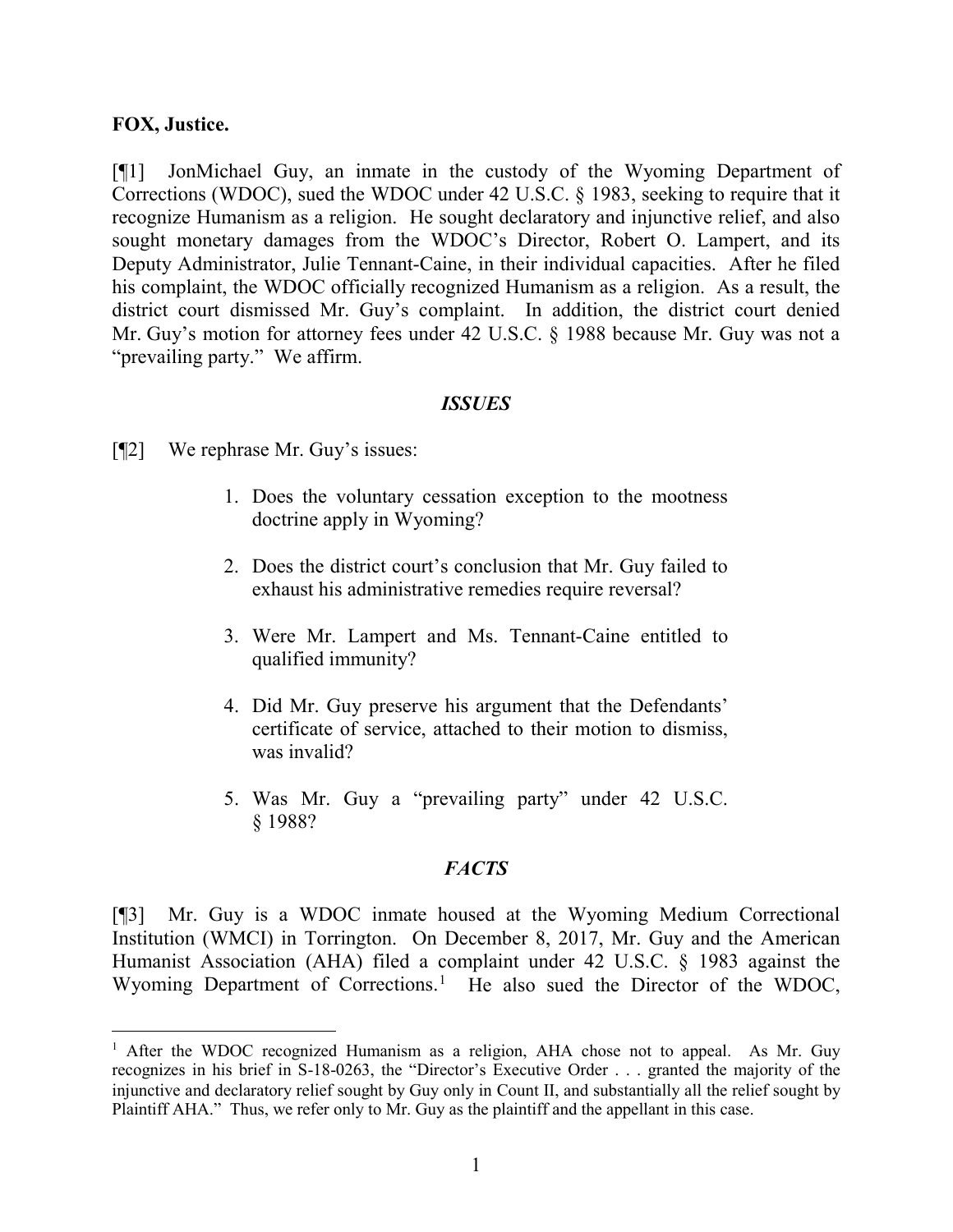Robert O. Lampert, and his Deputy Administrator, Julie Tennant-Caine, in their official and individual capacities. Mr. Guy alleged that the WDOC refused to allow practicing Humanists to "form a Humanist study group to meet on the same terms that Defendants authorize inmates of theistic religious traditions, and other religions, to meet; and . . . to allow inmates to identify as Humanists for assignment purposes."[2](#page-3-0) He claimed that the WDOC's refusal violated the First and Fourteenth Amendments to the United States Constitution, and Article I, Sections 2, 6, 7, 18, and 19, of the Wyoming Constitution. He sought "injunctive and declaratory relief and [monetary] damages[.]"

[¶4] Mr. Guy raised two claims that are relevant to this appeal.<sup>[3](#page-3-1)</sup> In the first claim, he sought monetary damages against Mr. Lampert and Ms. Tennant-Caine in their individual capacities. He sought \$120,000 for violation of his civil rights, unspecified additional damages for "emotional distress, shame, humiliation, loss of enjoyment of life and mental anguish," and "exemplary and punitive damages."

[¶5] In his second claim, Mr. Guy sought declaratory and injunctive relief. He requested an injunction to preclude the Defendants from:

- Depriving him of his freedom of religion;
- Preventing him from associating with other Humanist practicing inmates; and
- Favoring some religions over others.

In addition, he asked the district court to order that the Defendants recognize Humanism as a religion, permit a Humanist study group, and prohibit discrimination against all Humanist inmates. Finally, Mr. Guy sought a declaratory judgment affirming his right to practice Humanism, declaring that exclusion of Humanism violates the constitution, and declaring that the Defendants violated Mr. Guy's constitutional rights.

[¶6] On December 29, 2017, after Mr. Guy had filed his complaint, the WDOC executed a "Director's Executive Order" that formally recognized Humanism as a religion and added Humanism to the WDOC's "Handbook of Religious Beliefs and Practices." It also recognized three Humanist holidays. On January 23, 2018, the Defendants filed a motion to dismiss the complaint. They argued the executive order mooted Mr. Guy's claims seeking recognition of Humanism. They also argued his "allusions" to specific Humanist practices, such as fire ceremonies, a Humanist diet, and

<span id="page-3-0"></span><sup>&</sup>lt;sup>2</sup> In his complaint, Mr. Guy alleges: "Humanism adheres to a broad world view that includes a nontheistic view on the question of deities; an affirmative naturalistic outlook; an acceptance of reason, rational analysis, logic, and empiricism as the primary means of attaining truth; an affirmative recognition of ethical duties; and a strong commitment to human rights."

<span id="page-3-1"></span><sup>&</sup>lt;sup>3</sup> Mr. Guy also raised a third claim, in which he attempted to bring a "direct action" against the State of Wyoming and the WDOC "for violation of the Wyoming Constitution." However, he has abandoned that claim on appeal.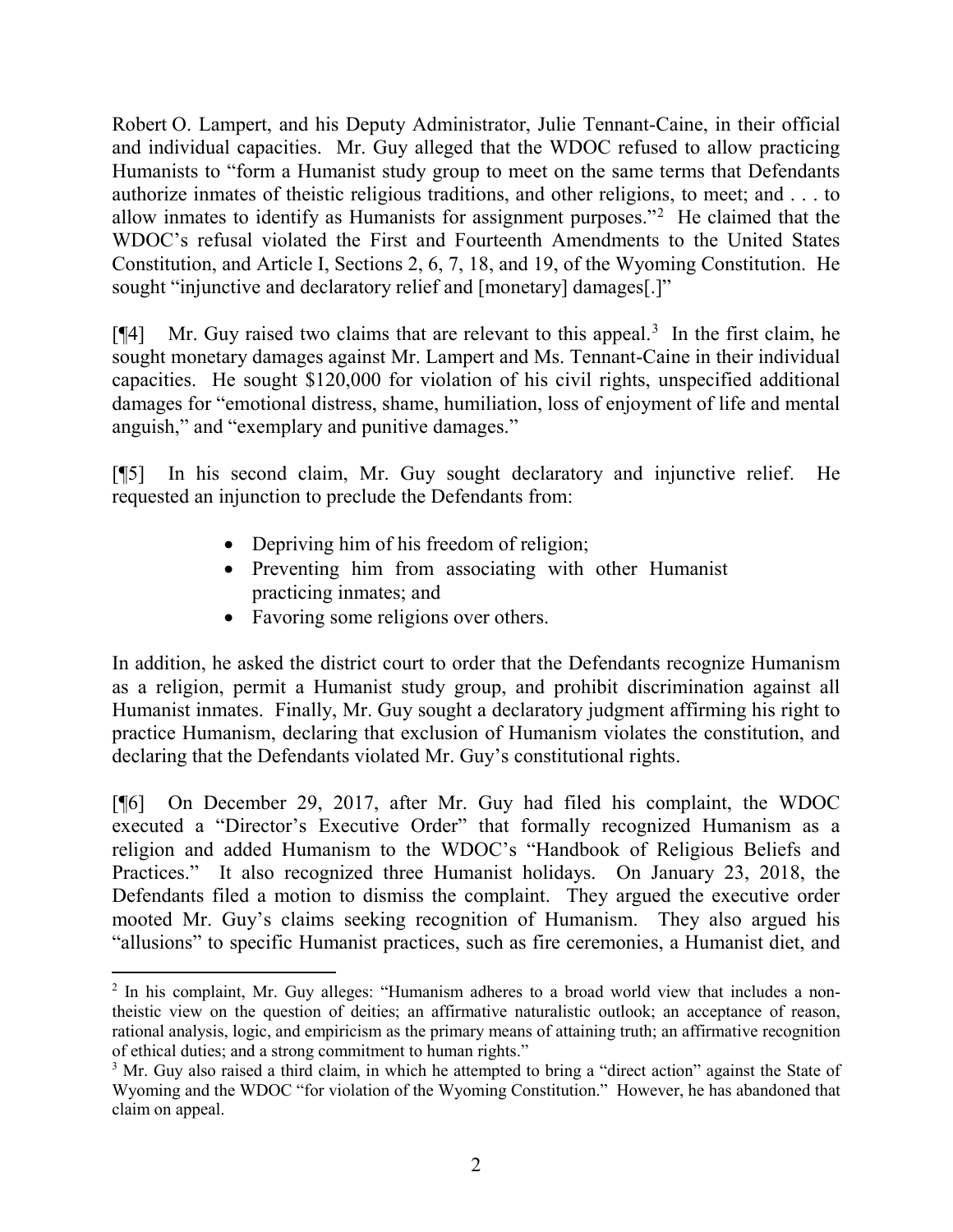a Humanist study group, in addition to being improperly pleaded, were not ripe for review because Mr. Guy did not request that the WDOC permit these practices before filing suit. Finally, Mr. Lampert and Ms. Tennant-Caine argued they were entitled to qualified immunity as to Mr. Guy's claim for monetary damages.

[¶7] The district court granted the Defendants' motion. The court relied on the WDOC's executive order that added Humanism to the list of recognized religions to find Mr. Guy's claims were moot. It concluded the mootness doctrine extinguished Mr. Guy's request for declaratory and injunctive relief and his demand for monetary damages against Mr. Lampert and Ms. Tennant-Caine. The court rejected Mr. Guy's argument that the voluntary cessation exception to the mootness doctrine applied because that exception had not been adopted in Wyoming. It did not address whether Defendants were entitled to qualified immunity on Mr. Guy's claim for monetary damages because of its conclusion that this claim was also moot.

[¶8] After the court dismissed his complaint, Mr. Guy sought to recover his attorney's fees under 42 U.S.C. § 1988(b). That statute permits the "prevailing party" in a case under § 1983 to recover "a reasonable attorney's fee." The district court denied the motion because Mr. Guy was not a "prevailing party." Mr. Guy appealed both of the court's orders. We consolidated his appeals for argument and decision.

### *DISCUSSION*

[¶9] The majority of Mr. Guy's complaint has been remedied by the WDOC's executive order, which recognizes Humanism as a religion. The question, however, is whether the district court correctly dismissed all of Mr. Guy's claims for relief.

## *STANDARD OF REVIEW*

[¶10] We evaluate a district court's decision on a motion to dismiss de novo. *Wyo. Guardianship Corp. v. Wyo. State Hosp., et al.*, 2018 WY 114, ¶ 16, 428 P.3d 424, 432 (Wyo. 2018). We also apply de novo review to determine whether an issue is moot, *In Interest of DJS-Y*, 2017 WY 54,  $\parallel$  6, 394 P.3d 467, 469 (Wyo. 2017), and to determine whether a state official is entitled to qualified immunity. *Abell v. Dewey*, 870 P.2d 363, 367 (Wyo. 1994).

## *I. The voluntary cessation exception to the mootness doctrine has not been adopted in Wyoming*

[¶11] The crux of Mr. Guy's complaint was his request for an injunction that required the WDOC to recognize Humanism as a religion. Because the WDOC did just that when it issued its executive order, the district court concluded that Mr. Guy's complaint was moot. It then concluded that the voluntary cessation exception to the mootness doctrine,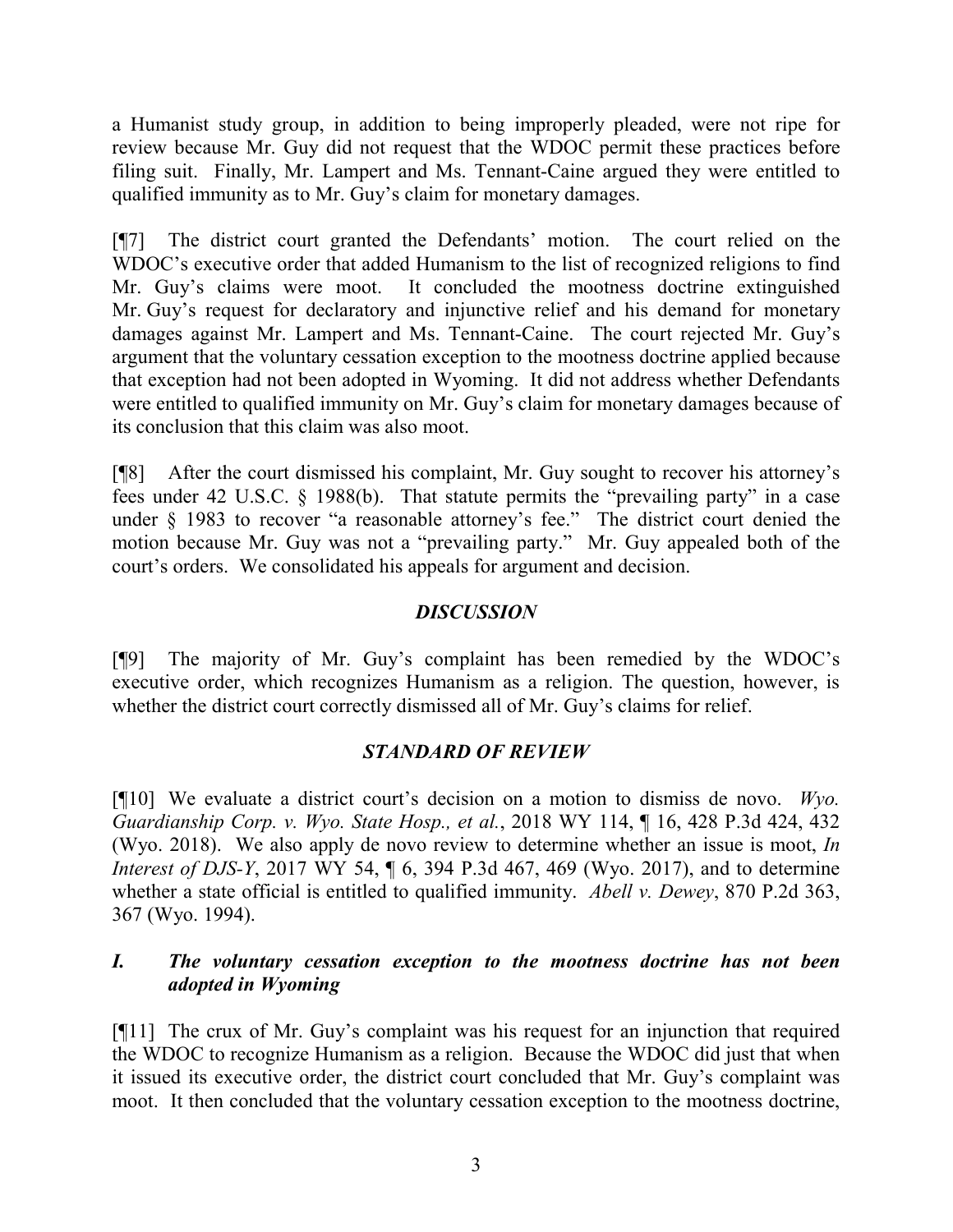which may apply in federal court, did not apply because this Court has never adopted that exception.

[¶12] On appeal, Mr. Guy contends that the district court erred when it concluded that the voluntary cessation exception to mootness does not apply in Wyoming state courts. He does not, however, address the district court's conclusion that the exception has never been adopted in Wyoming. Instead, he simply asserts that the "State and Federal Standards for Mootness are Consistent." He then goes on to cite to numerous federal opinions that have applied the voluntary cessation exception in federal court. "[T]he central question in a mootness case is 'whether decision of a once living dispute continues to be justified by a sufficient prospect that the decision will have an impact on the parties.'" *Williams v. Matheny*, 2017 WY 85, ¶ 15, 398 P.3d 521, 527 (Wyo. 2017) (quoting *In re Guardianship of MEO*, 2006 WY 87, ¶ 27, 138 P.3d 1145, 1153-54 (Wyo.  $2006$ )).<sup>[4](#page-5-0)</sup> "However, there are three exceptions to the operation of that doctrine which relate to issues of great public importance, issues with respect to which it is necessary to provide guidance to state agencies and lower courts, and controversies capable of repetition while evading review." *City of Casper v. Simonson*, 2017 WY 86, ¶ 16 n.7, 400 P.3d 352, 355 n.7 (Wyo. 2017) (citations omitted).

[¶13] Mr. Guy did not rely on any of these exceptions in the district court. Instead, in his response to the Defendants' motion to dismiss, he made a passing reference to the voluntary cessation exception which applies in federal courts. (citing *Am. Humanist Ass'n v. United States, et al.*, 63 F. Supp. 3d 1274 (D. Or. 2014)). In federal court: "It is well settled that a defendant's voluntary cessation of a challenged practice does not deprive a federal court of its power to determine the legality of the practice." *City of Mesquite v. Aladdin's Castle*, 455 U.S. 283, 289, 102 S.Ct. 1070, 1074, 71 L.Ed.2d 152 (1982). However, mootness doctrine in federal court arises from constitutional Article III limitations on jurisdiction. *See, e.g.*, *Powell v. McCormack*, 395 U.S. 486, 496 n.7, 89 S.Ct. 1944, 1950 n.7, 23 L.Ed.2d 491 (1969). Article III limitations on federal courts, and any applicable exceptions to those limitations, do not apply in state court: "We have recognized often that the constraints of Article III do not apply to state courts, and accordingly the state courts are not bound by the limitations of a *case or controversy or other federal rules of justiciability* even when they address issues of federal law, as when they are called upon to interpret the Constitution or, in this case, a federal statute." *ASARCO Inc. v. Kadish*, 490 U.S. 605, 617, 109 S.Ct. 2037, 2045, 104 L.Ed.2d 696 (1989) (citations omitted) (emphasis added); *Allred v. Bebout*, 2018 WY 8, ¶ 35, 409 P.3d 260, 269 (Wyo. 2018) (recognizing state standing analysis "should not be governed by federal law").

<span id="page-5-0"></span> <sup>4</sup> We have referred to the mootness doctrine as an aspect of standing. *See Williams*, 2017 WY 85, ¶ 15, 398 P.3d at 527 ("This doctrine represents the time element of standing by requiring that the interests of the parties which were originally sufficient to confer standing persist throughout the duration of the suit.") (citations omitted).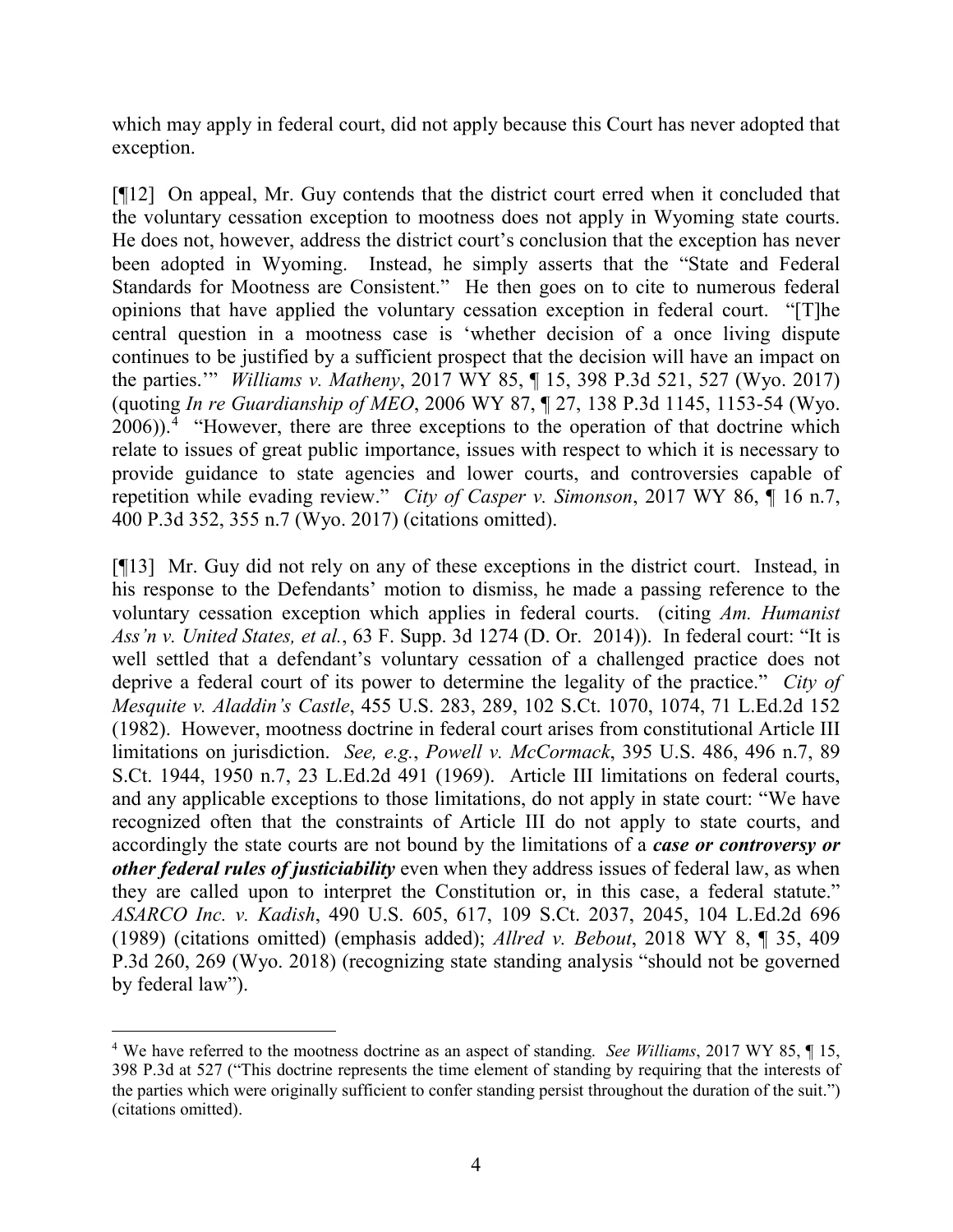[¶14] Turning to Wyoming mootness doctrine, we are unable to find any case where we have cited, let alone adopted, the voluntary cessation exception. Moreover, Mr. Guy presents no argument why we should adopt the exception now. *See Lemus v. Martinez*, 2019 WY 52, ¶ 43, 441 P.3d 831, 841 (Wyo. 2019) (refusing to consider appellate argument not supported by cogent argument) (citation omitted).<sup>[5](#page-6-0)</sup> We affirm the district court's decision that Mr. Guy's claim for injunctive relief is moot.

## *II. The district court's conclusion that Mr. Guy failed to exhaust his administrative remedies does not require reversal*

[¶15] We now turn to Mr. Guy's argument that the district court improperly dismissed his complaint "for failure to exhaust administrative remedies." It is true that, in its order, the district court faulted Mr. Guy for failing to exhaust his administrative remedies under the Prison Litigation Reform Act of 1995 (the PLRA). *See Chapman v. Wyo. Dept. of Corr.*, 2016 WY 5, ¶ 16, 366 P.3d 499, 508 (Wyo. 2016) ("The Prison Litigation Reform Act of 1995 requires inmates to exhaust administrative remedies available to them before they can file a civil rights action pursuant to 42 U.S.C. § 1983.") (internal footnote omitted). Mr. Guy spends considerable space in his brief arguing that a court cannot dismiss a § 1983 complaint under the PLRA for failure to exhaust because that is an affirmative defense and not a basis to dismiss at the pleading stage. (citing *Jones v. Bock*, 549 U.S. 199, 212, 127 S.Ct. 910, 919, 166 L.Ed.2d 798 (2007)). We read the district court's dismissal for failure to exhaust as an alternative basis to its mootness decision. ("Further, the Court finds [Mr. Guy] did not exhaust administrative remedies, precluding [Mr. Guy's] civil rights action."). Even if the court improperly concluded that Mr. Guy failed to exhaust, that does not affect its mootness decision, and would, therefore, not require reversal. *See* W.R.A.P. 9.04 ("Any error, defect, irregularity or variance which does not affect substantial rights shall be disregarded by the reviewing court.").

## *III. Mr. Lampert and Ms. Tennant-Caine were entitled to qualified immunity*

[¶16] Mr. Guy sought \$120,000 from Mr. Lampert and Ms. Tennant-Caine in their individual capacities; as well as unspecified damages for "emotional distress, shame, humiliation, loss of enjoyment of life, and mental anguish," and "exemplary and punitive

<span id="page-6-0"></span><sup>&</sup>lt;sup>5</sup> The closest exception we have to voluntary cessation is when the issue is capable of repetition yet evades review. *See Operation Save America v. City of Jackson*, 2012 WY 51, ¶ 23, 275 P.3d 438, 449 (Wyo. 2012). Under this exception, "two requirements must be met: First, the duration of the challenged action must be too short for completion of litigation prior to its cessation or expiration. Second, there must be a reasonable expectation that the same complaining party will be subjected to the same action again." *Circuit Court of Eighth Judicial Dist. v. Lee Newspapers*, 2014 WY 101, ¶ 15, 332 P.3d 523, 528 (Wyo. 2014) (citations and quotation marks omitted). Mr. Guy did not argue below and has not argued on appeal that this exception applied. *See, e.g.*, *Meiners v. Meiners*, 2019 WY 39, ¶ 25 n.4, 438 P.3d 1260, 1270 n.4 (Wyo. 2019).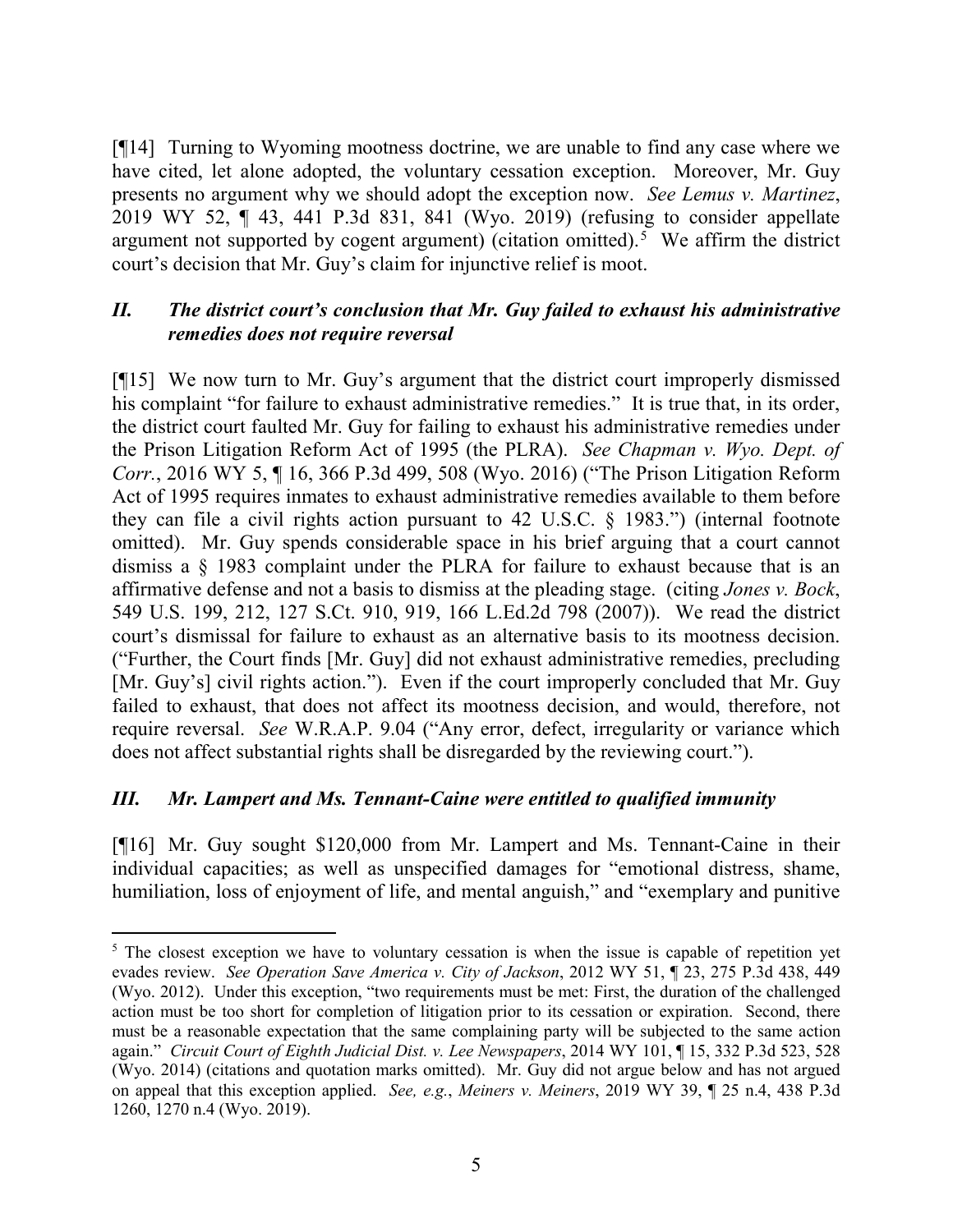damages." In their motion to dismiss, Mr. Lampert and Ms. Tennant-Caine argued that they were entitled to qualified immunity. The district court concluded that, because it was dismissing Mr. Guy's complaint as moot, it did not need to reach the question of qualified immunity.

[¶17] On appeal, the Defendants concede that the district court's mootness decision did not dispose of Mr. Guy's claim for monetary relief. Nevertheless, they argue that we can affirm the district court's decision to dismiss Mr. Guy's damages claim because this Court may "affirm a district court's action on appeal if it is sustainable on any legal ground appearing in the record even if the legal ground or theory articulated by the district court is incorrect."

[¶18] Before we can address the merits of the issue, we must first determine if it is appropriate in this case for us to decide an issue that the district court did not directly address. Generally, we will not consider an argument for the first time on appeal. *See, e.g.*, *Meiners*, 2019 WY 39, ¶ 25 n.4, 438 P.3d at 1270 n.4. However, Mr. Lampert and Ms. Tennant-Caine raised the issue of qualified immunity, and Mr. Guy addressed qualified immunity in his response. This is not a case where there is no reviewable order in the record or where the district court deferred its decision on an issue. *See generally Mantle v. North Star Energy & Construction LLC*, 2019 WY 54, ¶¶ 20-24, 441 P.3d 841, 847-48 (Wyo. 2019). Rather, the district court recognized the Defendants' qualified immunity argument, but concluded, albeit erroneously, that its mootness decision disposed of the claim for monetary damages. We have repeatedly held that we may affirm a district court's ultimate decision on any basis appearing in the record, even if that basis was not relied upon by the district court in its decision. *See, e.g.*, *Peterson v. Johnson*, 28 P.2d 487, 490 (Wyo. 1934) ("Counsel argue further that the preliminary injunction should not have been issued. It is evident, however, in so far as that injunction is concerned, that we could not reverse the case, if error was committed in issuing it, *if the ultimate decision rendered herein is correct, for the error would then be without prejudice*.") (citations omitted) (emphasis added); *Heilig v. Wyo. Game & Fish Comm'n*, 2003 WY 27, ¶ 8, 64 P.3d 734, 737 (Wyo. 2003). Given the procedural posture of this case, (i.e., the facts as alleged in Mr. Guy's complaint are presumed true), whether Defendants were entitled to qualified immunity is a purely legal question. *See Abell*, 870 P.2d at 367. Thus, we will address the Defendants' argument that they are entitled to qualified immunity.

[¶19] "Qualified immunity protects government officials from civil liability if their conduct does not violate clearly established statutory or constitutional rights of which a reasonable person would have known." *Wyo. Guardianship Corp.*, 2018 WY 114, ¶ 19, 428 P.3d at 433 (citations and quotation marks omitted). "To survive a motion to dismiss based on qualified immunity, a plaintiff must allege sufficient facts showing: (1) that the defendant's actions violated a constitutional right; and (2) that the right was clearly established at the time of the alleged misconduct." *Id.* (citations omitted).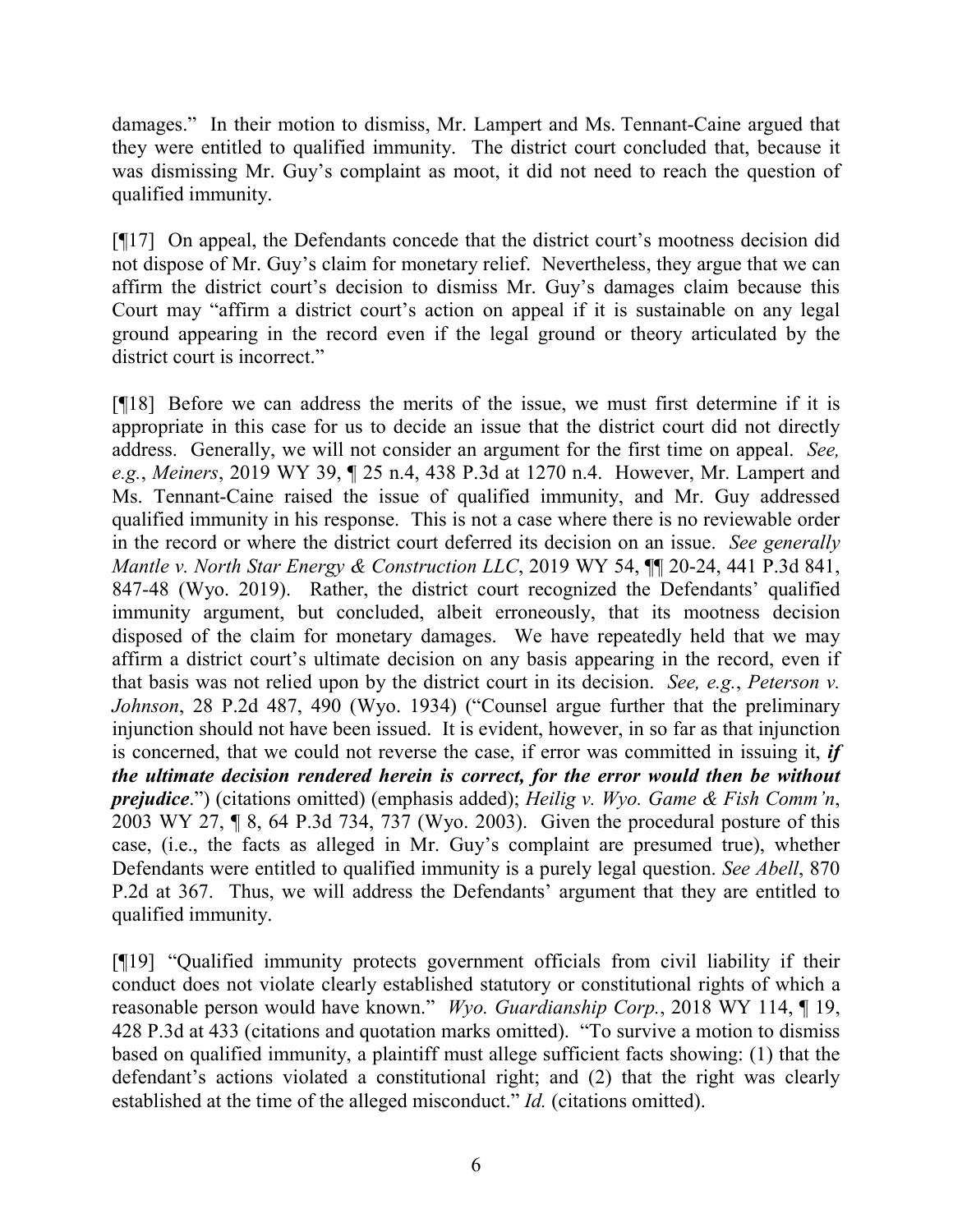[¶20] A court has the discretion to decide the "clearly established" prong first. *See Pearson v. Callahan*, 555 U.S. 223, 236, 129 S.Ct. 808, 818, 172 L.Ed.2d 565 (2009). To overcome qualified immunity, the alleged right at issue must be "clearly established," such that it is "beyond debate." *See, e.g.*, *Dist. of Columbia v. Wesby*, — U.S. —, —, 138 S.Ct. 577, 589, 199 L.Ed.2d 453 (2018). "The dispositive inquiry in determining whether a right is clearly established is whether it would be clear to a reasonable officer that his conduct was unlawful in the situation he confronted." *Hernandez v. Mesa*, — U.S. —,—, 137 S.Ct. 2003, 2007, 198 L.Ed.2d 625 (2017) (citation and quotation marks omitted). "This demanding standard protects 'all but the plainly incompetent or those who knowingly violate the law.'" *Wesby*, — U.S. at —, 138 S.Ct. at 589 (quoting *Malley v. Briggs*, 475 U.S. 335, 341, 106 S.Ct. 1092, 1096, 89 L.Ed.2d 271 (1986)). To that end, the United States Supreme Court has emphasized the level of specificity a court must use to ascertain the alleged right at issue:

> Today, it is again necessary to reiterate the longstanding principle that "clearly established law" should not be defined "at a high level of generality." *Ashcroft v. al–Kidd*, 563 U.S. 731, 742, 131 S.Ct. 2074, 179 L.Ed.2d 1149 (2011). As this Court explained decades ago, the clearly established law *must be "particularized" to the facts of the case*. *Anderson v. Creighton*, 483 U.S. 635, 640, 107 S.Ct. 3034, 97 L.Ed.2d 523 (1987). Otherwise, "[p]laintiffs would be able to convert the rule of qualified immunity . . . into a rule of virtually unqualified liability simply by alleging violation of extremely abstract rights." *Id.*, at 639, 107 S.Ct. 3034.

*White v. Pauly*, — U.S. —, —, 137 S.Ct. 548, 552, 196 L.Ed.2d 463 (2017) (per curiam) (emphasis added).

[¶21] We must first define the "right" at issue to determine if that right was clearly established at the time of the alleged constitutional violation. We turn to the allegations in Mr. Guy's complaint. He attempted to overcome qualified immunity by defining the "right" at issue in general terms:

> 49. At all relevant times, the *right of Guy to freedom of religion* was a clearly established legal principle that was well known to Lampert and Tennant-Caine.

> 50. At the time of the violations set forth herein, the *prohibition against establishing or favoring one religion over another* was a clearly established legal principle that was well known to Lampert and Tennant-Caine.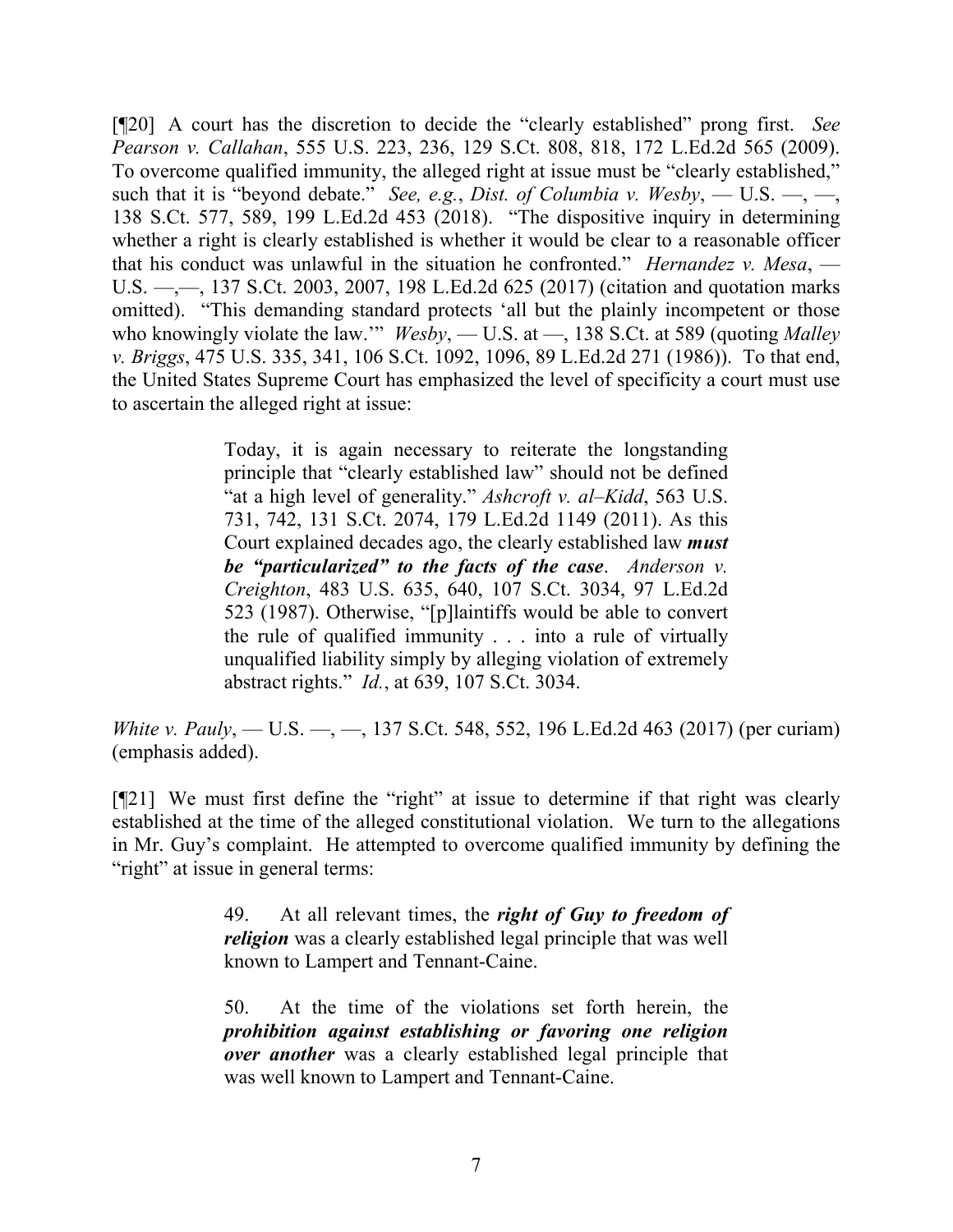51. At the time of the violations set forth herein, the prohibition by which Guy was denied the same and equal treatment accorded to members of the WDOC Recognized Religions, and to the *equal protection of the law* was a clearly established principle that was well known to Lampert and Tennant-Caine.

(Emphasis added.) This type of generalization has been expressly rejected by the United States Supreme Court. *See White*, — U.S. at —, 137 S.Ct. at 552. Mr. Guy's complaint focused on the Defendants' alleged refusal to allow him "to form a Humanist study group to meet on the same terms that Defendants authorize inmates of theistic religious traditions, and other religions, to meet; and Defendants' refusal to allow inmates to identify as Humanists for assignment purposes." Thus, we conclude that the "right" at issue is Humanism's status as a "religion" for purposes of the First Amendment. We will assume, without deciding, that Humanism is a "religion" for purposes of the First Amendment.

[¶22] Having defined the "right" at issue, we now turn to what authority a court may consider to ascertain whether that "right" was "clearly established" at the time of Defendants' conduct. We begin by determining whether there is United States Supreme Court precedent on point. *See Wesby*, — U.S. at — n.8, 138 S.Ct. at 591 n.8. The law is not settled on whether a court may look to a lower tribunal to answer the question. *Id.* ("We have not yet decided what precedents—other than our own—qualify as controlling authority for purposes of qualified immunity.") (citing *Reichle v. Howards*, 566 U.S. 658, 665-66, 132 S.Ct. 2088, 2094, 182 L.Ed.2d 985 (2012)). Nevertheless, even if we may look to courts other than the United States Supreme Court for guidance, those decisions must put the question "beyond debate." *Wesby*, — U.S. at —, 138 S.Ct. at 589; *Brown v. Montoya*, 662 F.3d 1152, 1171 (10th Cir. 2011) ("[F]or the law to be clearly established, there must be a Supreme Court or Tenth Circuit decision on point, or the *clearly established weight of authority* from other courts must have found the law to be as the plaintiff maintains.") (citation omitted) (emphasis added).<sup>[6](#page-9-0)</sup> To defeat qualified immunity, Mr. Guy must demonstrate that the question of whether Humanism is a religion, for First

<span id="page-9-0"></span><sup>&</sup>lt;sup>6</sup> We have previously said that "[a] clearly established right is one recognized by either the highest state court in the state where the case arose, a United States Court of Appeals, or the United States Supreme Court." *Park Cnty. v. Cooney*, 845 P.2d 346, 352 (Wyo. 1992) (citing *Robinson v. Bibb*, 840 F.2d 349, 351 (6th Cir. 1988)). However, in *Cooney*, we failed to recognize that the *Robinson* court was itself unsure what constituted "clearly established law." *Robinson*, 840 F.2d at 351 ("[W]e have had no specific Supreme Court guidance in deciding when an issue becomes clearly established."). We do not need to resolve this question for purposes of this case. Mr. Guy has not cited to any case from this Court or the Tenth Circuit that would place the "right" at issue "beyond debate." As discussed further below, we are satisfied that, no matter what authority we look to, Mr. Guy has failed to overcome qualified immunity on the "clearly established" prong.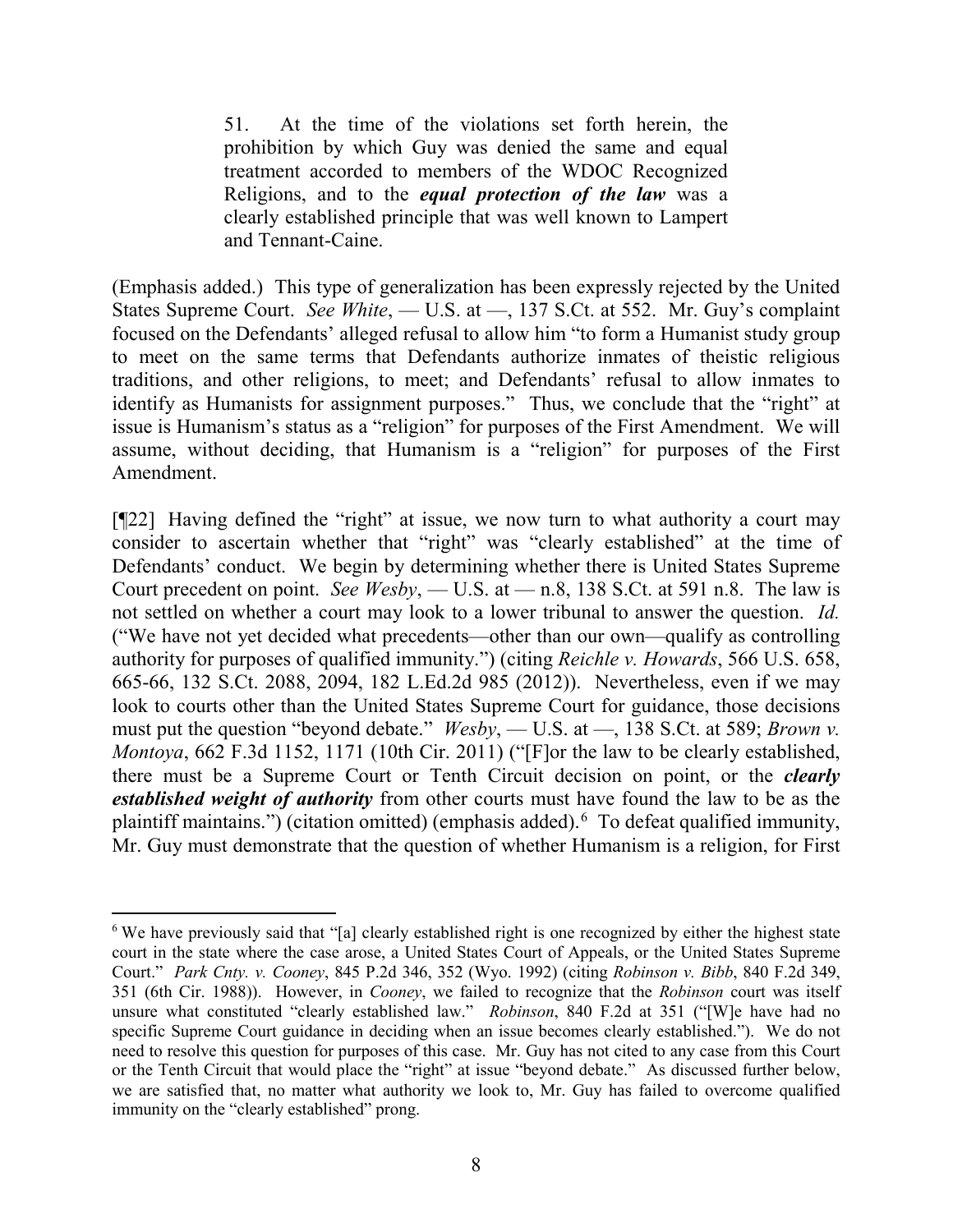Amendment purposes, has been placed "beyond debate." We conclude that he failed to carry his burden.

[¶23] In response to Defendants' motion to dismiss, Mr. Guy argued that "[t]he essence of a qualified immunity claim is factual" and that whether a right was "clearly established . . . is a factual determination." To the contrary, the United States Supreme Court has established the "point that the appealable issue is a *purely legal one*: whether the facts alleged (by the plaintiff, or, in some cases, the defendant) support a claim of violation of clearly established law." *Mitchell v. Forsyth*, 472 U.S. 511, 528 n.9, 105 S.Ct. 2806, 2816 n.9, 86 L.Ed.2d 411 (1985) (emphasis added).

[¶24] Mr. Guy attempts to prove that the right at issue was "clearly established" by citing *Am. Humanist Ass'n*, 63 F. Supp. 3d 1274, a case from the United States District Court for the District of Oregon. There, the district court denied the defendants' qualified immunity defense where the defendants had refused the inmate's request to form a "Humanist study group or an Atheist study group, or to recognize Humanism as a religious assignment." *Id.* at 1278. It relied on a footnote from *Torcaso v. Watkins*, 367 U.S. 488, 81 S.Ct. 1680, 6 L.Ed.2d 982 (1961), in which "the Supreme Court . . . referred to 'Secular Humanism' as a religion." *Am. Humanist Ass'n*, 63 F. Supp. 3d at 1286 (citing *Torcaso*, 367 U.S. at 495 n.11, 81 S.Ct. at 1684 n.11). That single case does not represent the great weight of authority that has placed the question beyond debate, as demonstrated by the D.C. Circuit Court of Appeals' discussion:

> The Court's statement in *Torcaso* does not stand for the proposition that humanism, no matter in what form and no matter how practiced, amounts to a religion under the First Amendment. The Court offered no test for determining what system of beliefs qualified as a "religion" under the First Amendment. The most one may read into the *Torcaso* footnote is the idea that a particular non-theistic group calling itself the "Fellowship of Humanity" qualified as a religious organization under California law. *See Grove v. Mead Sch. Dist. No. 354*, 753 F.2d 1528, 1537 (9th Cir. 1985) (Canby, J., concurring) (quoting *Malnak* [*v. Yogi*], 592 F.2d [197], 206, 212 [(3d Cir. 1979)]). *See also Alvarado v. City of San Jose*, 94 F.3d 1223, 1228 & n.2 (9th Cir. 1996) (citing cases supporting the limited scope of the *Torcaso* footnote); *Peloza v. Capistrano Unified Sch. Dist.*, 37 F.3d 517, 521 (9th Cir. 1994) ("[N]either the Supreme Court, nor this circuit, has ever held that evolutionism or secular humanism are 'religions' for Establishment Clause purposes.").

*Kalka v. Hawk*, 215 F.3d 90, 99 (D.C. Cir. 2000).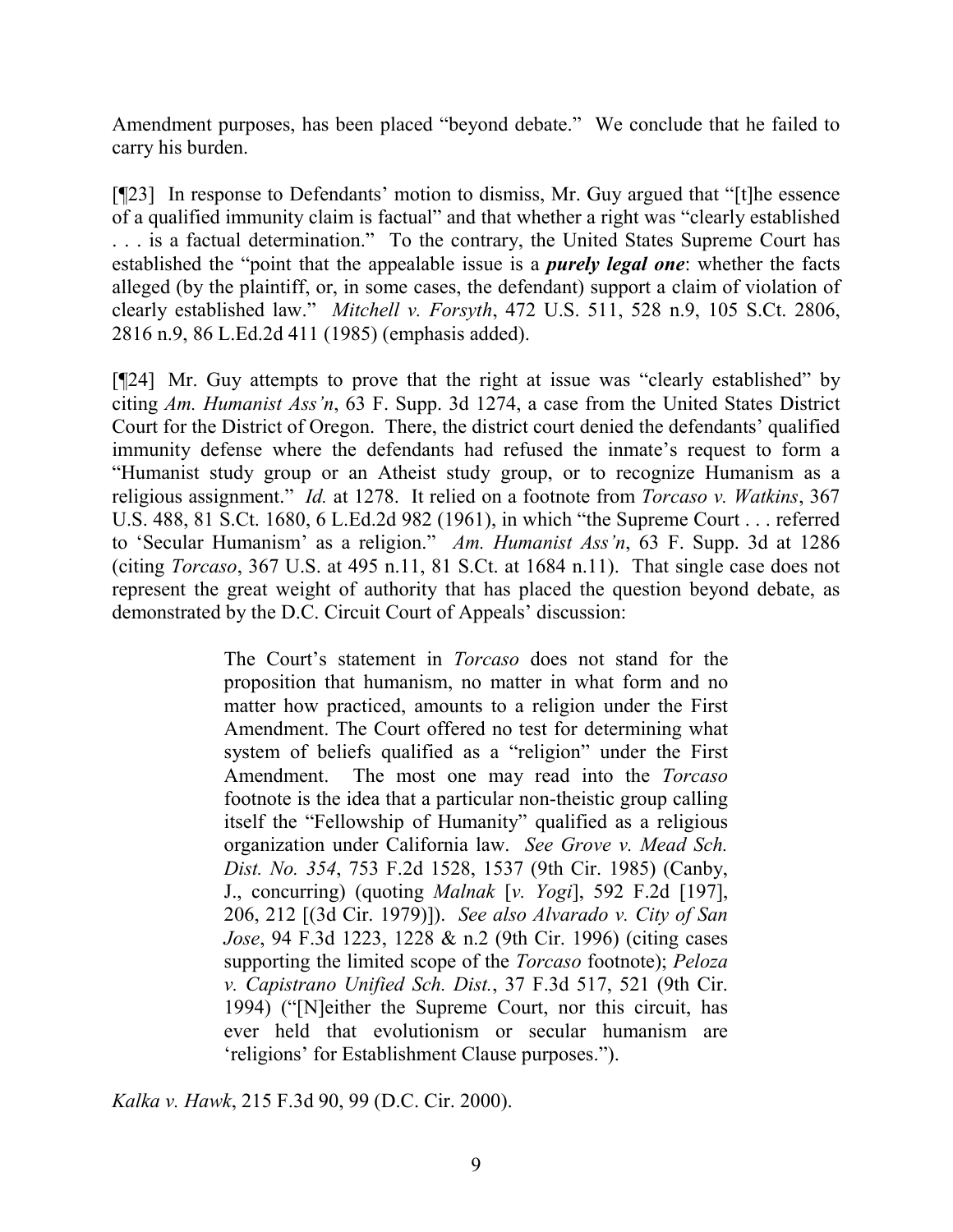[¶25] We need not resolve whether Humanism is a recognized religion for First Amendment purposes. Rather, our only task is to determine whether "clearly established" law places the question "beyond debate." Because it does not, we conclude Mr. Lampert and Ms. Tennant-Caine were entitled to qualified immunity as to Mr. Guy's claim for monetary damages.

## *IV. Mr. Guy did not preserve his argument that the Defendants' certificate of service was invalid*

[¶26] In a single sentence of his response to the motion to dismiss, Mr. Guy stated: "As a separate, procedural matter, Defendants' Motion and Memorandum have not been properly served on the Plaintiffs in accordance with the express provisions of the applicable Wyoming Uniform Rules of the District Courts." In a footnote, the district court declined to address Mr. Guy's assertion because he "fail[ed] to present a specific rule Defendants violated or any facts to support [his] allegation."

[¶27] On appeal, Mr. Guy attempts to augment his argument by citing to the certificate of service the Defendants attached to their motion to dismiss, which was signed by a paralegal rather than their attorney. Mr. Guy then appears to argue that this certificate of service violated W.R.C.P. 5(d)(1), which requires a party to attach a certificate of service to "[a]ny paper [filed] after the complaint," and Rule 302(a)(3) of the Uniform Rules for District Courts, which requires the attorney "for the party making service" to sign the certificate of service.

[¶28] Mr. Guy did not raise his argument that the service violated W.R.C.P. 5 below, and we therefore decline to address it here. *See Meiners*, 2019 WY 39, ¶ 25 n.4, 438 P.3d at 1270 n.4. With respect to the alleged violation of U.R.D.C. 302, Mr. Guy presents no argument other than a citation to the rule. He does not contend that the allegedly defective certificate caused him any prejudice, nor could he, as he received the WDOC's filings and responded to them without asserting that the service affected his ability to respond in a timely manner. *See* W.R.A.P. 9.04.[7](#page-11-0)

## *V. Mr. Guy was not a "prevailing party" under 42 U.S.C. § 1988*

[¶29] After the district court dismissed his complaint, Mr. Guy filed a motion to recover attorney's fees under 42 U.S.C. § 1988. Because it dismissed his complaint as moot, the district court concluded that Mr. Guy was not a "prevailing party."

[¶30] In a § 1983 case, a court may award reasonable attorney fees to the "prevailing party." 42 U.S.C. § 1988(b). Whether a litigant is a "prevailing party" is a question of law that we review de novo. *Kansas Judicial Watch v. Stout*, 653 F.3d 1230, 1235 (10th

<span id="page-11-0"></span> <sup>7</sup> We take no position on whether the certificate of service violated either W.R.C.P. 5 or U.R.D.C. 302.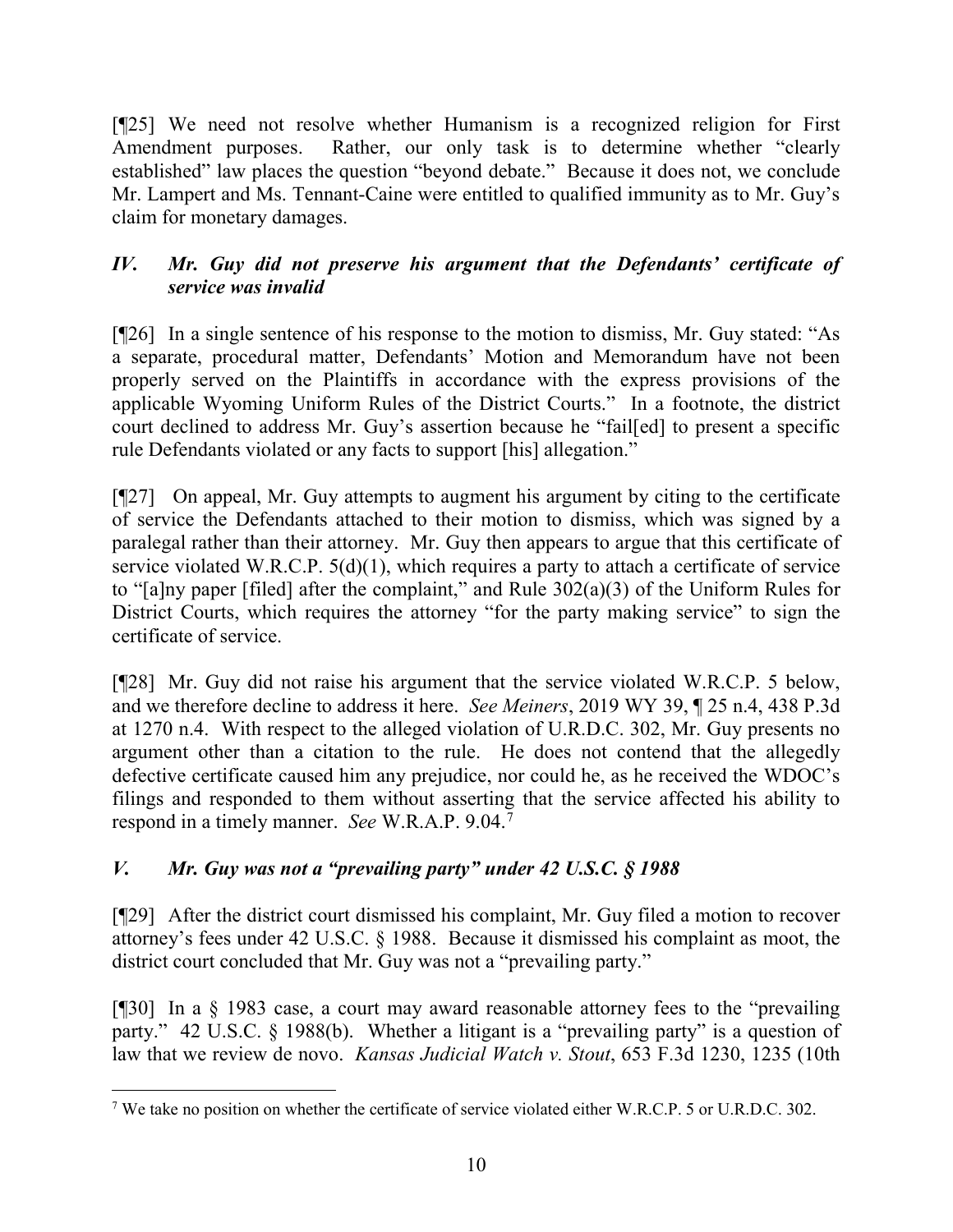Cir. 2011); *Morris v. CMS Oil & Gas Co.*, 2010 WY 37, ¶ 36, 227 P.3d 325, 335 (Wyo. 2010). Mr. Guy argues that he is a prevailing party because he improved his position by the litigation in that the WDOC granted him the relief requested in his complaint via the executive order recognizing Humanism as a religion. The State asserts that Mr. Guy did not carry his burden of establishing prevailing party status because he did not show that his lawsuit was causally linked to the WDOC's executive order or that he "received any form of judicial relief on the merits of his claims."

[¶31] Mr. Guy relies on the "catalyst theory" which "posits that a plaintiff is a 'prevailing party' if it achieves the desired result because the lawsuit brought about a voluntary change in the defendant's conduct." *Buckhannon Bd. & Care Home, Inc. v. W. Va. Dep't of Health & Human Res.*, 532 U.S. 598, 601, 121 S.Ct. 1835, 1838, 149 L.Ed.2d 855 (2001). Prior to the United States Supreme Court's decision in *Buckhannon*, nearly all federal courts of appeals recognized that a showing that the plaintiff's suit served as the catalyst for the defendant's remedial action qualified the plaintiff as a prevailing party. *Id.*; *see also, e.g.*, *MacLaird v. Werger*, 723 F. Supp. 617, 618-19 (D. Wyo. 1989).

[¶32] In *Buckhannon*, the Court overturned "legions of federal-court decisions," *id.* at 628, 121 S.Ct. at 1853 (Ginsburg, J., dissenting), holding that "the 'catalyst theory' is not a permissible basis for the award of attorney's fees[.]" *Id.* at 610, 121 S.Ct. at 1843. There, the plaintiff sought declaratory and injunctive relief against West Virginia, two of its agencies, and 18 individuals under the Fair Housing Amendments Act (FHAA) and the Americans with Disabilities Act (ADA). *Id.* at 601, 121 S.Ct. at 1838. Less than a month after the federal district court denied the state's summary judgment motion, the state legislature repealed the statute challenged in the litigation. *Id.* at 624, 121 S.Ct. at 1850. The defendants moved to dismiss the case as moot, and the plaintiffs sought attorney's fees as the "prevailing party" under the FHAA, 42 U.S.C. § 3613(c)(2), and the ADA, 42 U.S.C. § 12205.[8](#page-12-0) *Id.* at 624, 121 S.Ct. at 1850-51. The Court affirmed the judgment denying the plaintiff's motion for attorney's fees, holding the term "prevailing party" does not include "a party that has failed to secure a judgment on the merits or a court-ordered consent decree, but has nonetheless achieved the desired result because the lawsuit brought about a voluntary change in the defendant's conduct." *Id.* at 600, 121 S.Ct. at 1838.

[¶33] Mr. Guy would have this Court ignore that holding and instead rely on state feeshifting statutes. *See Schaub v. Wilson*, 969 P.2d 552, 561 (Wyo. 1998) (interpreting "prevailing party" in Wyo. Stat. Ann. § 1-14-124); *Morris*, 2010 WY 37, ¶¶ 35-46, 227 P.3d at 334-37 (interpreting "prevailing party" in Wyo. Stat. Ann. § 30-5-303(b)).

<span id="page-12-0"></span> <sup>8</sup> Although the case was not decided under 42 U.S.C. § 1988(b), the Court applied precedent interpreting 42 U.S.C. § 1988(b) and observed that it approaches these "nearly identical" civil rights fee-shifting provisions consistently. *Id.* at 603 n.4, 121 S.Ct. at 1839 n.4.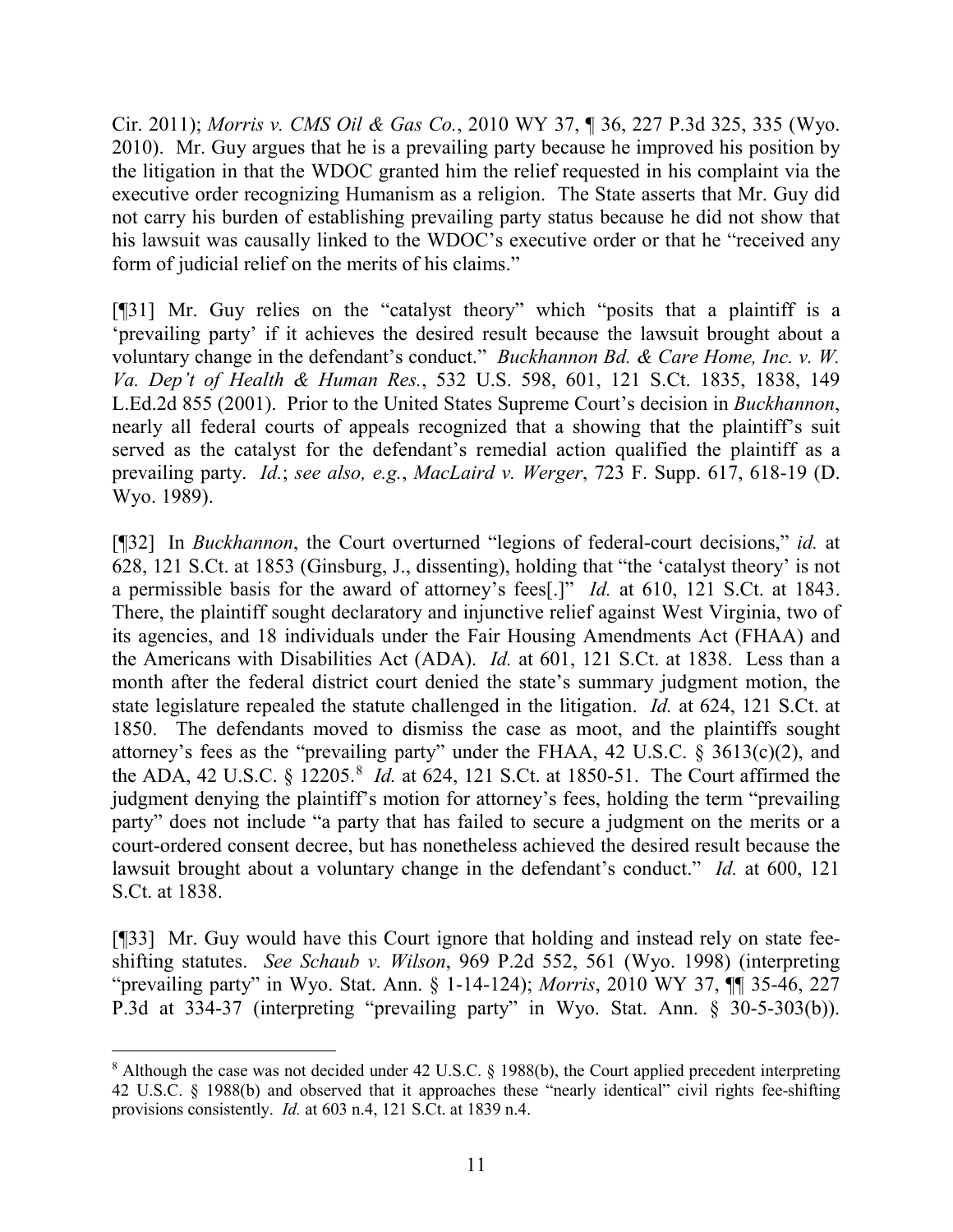However, these cases do not control interpretation of "prevailing party" in 42 U.S.C. § 1988(b). Instead, this Court, "like the lower federal courts, [is] bound by the supremacy clause of the federal Constitution" to follow the United States Supreme Court's interpretation of section 1988. *See* Martin A. Schwartz & John E. Kirklin, *Sec. 1983 Litig. Stat. Att'y Fees* § 1.07 (4th ed. 2019-1 Supp.), Westlaw. It is the United States Supreme Court's "responsibility to say what a [federal] statute means, and once the Court has spoken, it is the duty of other courts to respect that understanding of the governing rule of law." *James v. City of Boise, Idaho*, — U.S. —, —, 136 S.Ct. 685, 686, 193 L.Ed.2d 694 (2016) (per curiam) (reversing the Idaho Supreme Court's conclusion that it was not bound by the Supreme Court's interpretation of § 1988) (quoting *Nitro-Lift Technologies, L.L.C. v. Howard*, 568 U.S. 17, 20, 133 S.Ct. 500, 503, 184 L.Ed.2d 328 (2012) (per curiam)). Because the United States Supreme Court has decided the meaning of "prevailing party" in 42 U.S.C. § 1988, we are bound by that interpretation—*Buckhannon* governs.<sup>[9](#page-13-0)</sup> Mr. Guy did not obtain a judgment on the merits, a court-ordered consent decree, or any other form of judicial relief. The WDOC's "voluntary change in conduct, although perhaps accomplishing what [Mr. Guy] sought to achieve by the lawsuit, lacks the necessary judicial *imprimatur*" to make him a prevailing party under the statute. *Buckhannon*, 532 U.S. at 605, 121 S.Ct. at 1840.

[¶34] Other cases Mr. Guy cites are distinguishable. For example, *Balla v. Idaho*, 677 F.3d 910, 914 (9th Cir. 2012), held that reasonable attorney's fees could be awarded when the plaintiffs' contempt motion quickly brought the defendants into compliance with an existing injunction, even though the court denied the contempt motion. However, there, the plaintiffs "had long ago won their injunction . . . and they did not have to win further judicial relief to get paid for their lawyers' work." *Id.* at 919-20. The court reasoned that *Buckhannon* "speaks to the case where there never has been judicially ordered relief," but not to cases where there has been judicial relief that may require additional monitoring and enforcement. *Id.* at 918. Mr. Guy's case is distinguishable, and according to *Balla's* reasoning, is controlled by *Buckhannon* because "there never has been judicially ordered relief."

[¶35] Likewise, *Nat'l Rifle Ass'n of Am. v. City of Chicago, Ill.*, 646 F.3d 992 (7th Cir. 2011), does not support Mr. Guy's position. There, the court held the plaintiffs qualified as the prevailing party despite repeal of ordinances that rendered the plaintiffs' case moot. *Id.* at 993-94. However, the repeal was a direct result of a United States Supreme Court decision holding that the Second Amendment applies to states and municipalities and reversing dismissal of the plaintiffs' claims. *Id.* In contrast to *Buckhannon*, the plaintiffs "achieved a decision that alter[ed] 'the legal relationship of the parties'" because the central issue in the litigation had been conclusively established. *Id.* at 994.

<span id="page-13-0"></span><sup>&</sup>lt;sup>9</sup> That is not to say that our interpretation of "prevailing party" in Wyo. Stat. Ann. § 1-14-126(b) (LexisNexis 2019) and Wyo. Stat. Ann. § 30-5-303(b) (LexisNexis 2019) is no longer sound. State courts are the final arbiters of the meaning of state law.